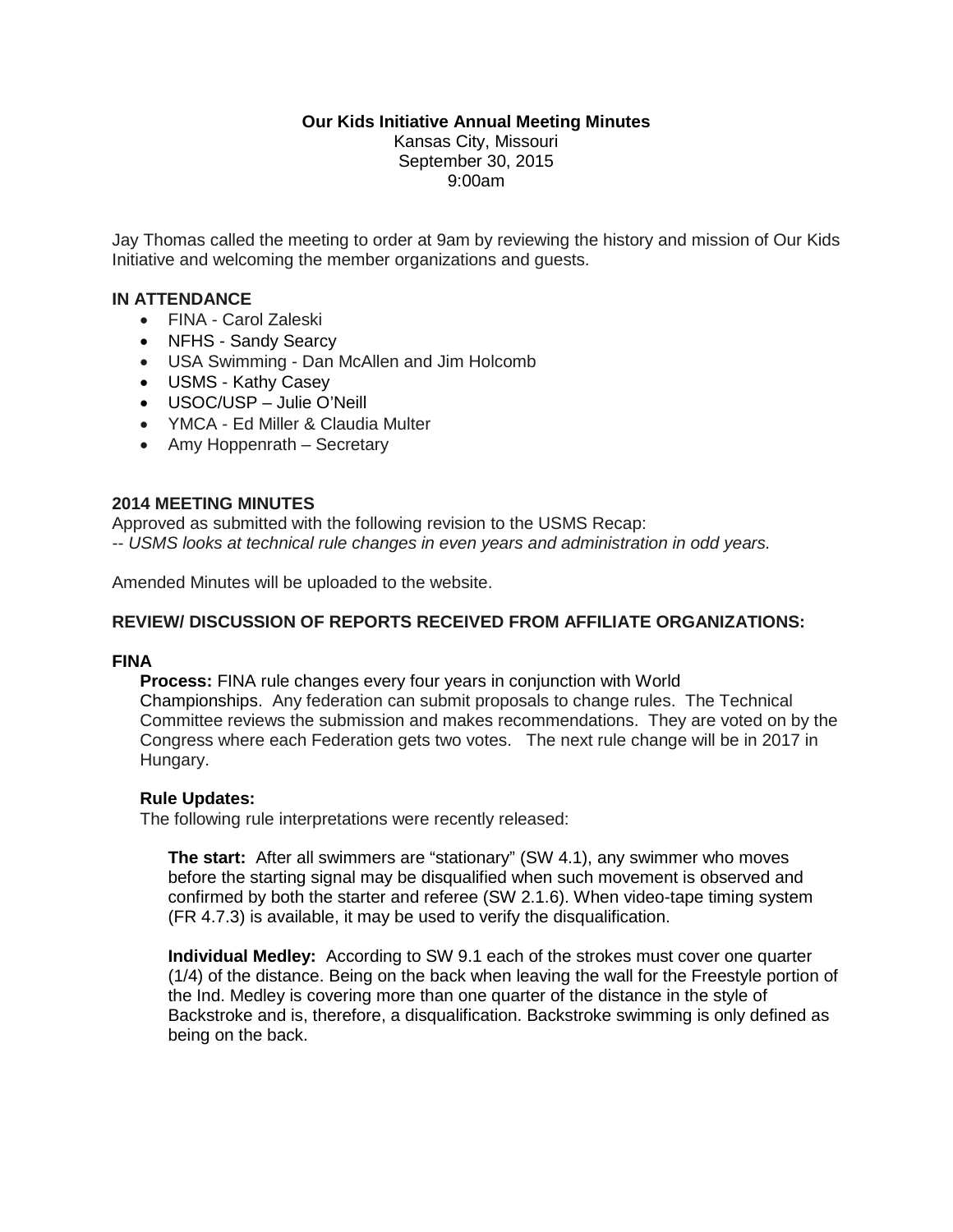# **USOC/ USP**

**Process:** US Paralympics follows FINA technical rules. There were no additional rule changes.

# **YMCA**

**Process:** The YMCA follows USA Swimming Rules.

## **USMS**

**Process:** The organization looks at technical rule changes in swimming in the even years and administration in the odd years. This year, we are looking at the administrative rule changes.

It was noted that USMS has several rules that will not change until their athletes are no longer practicing it. IE: Breastroke rule in the butterfly.

# **NISCA / NFHS**

**Process:** Rules are reviewed annually. The US is separated into 8 sessions and 1 person from each section serves every 4 years. The process is to submit rules proposed from the membership. Submissions are then put on questionnaire where the reps bring it out to their contingency. Once questionnaires are reviewed, rule recommendations are brought to the Board of Directors for approval.

# **Rule changes for 2015 - 16:**

- Prohibition of jewelry was removed from the rules.
- Requires officials to dress in the uniform approved by the state association.
- The starter may designate another individual to sound a device for the lead swimmer.
- Additionally there were changes to warm-up and diving.

The Federation is going to address the issue regarding transgender athletes. There may be changes in the future as it is a growing concern. In the interim -- They will be addressed on a case-by-case basis.

### **NCAA**

**Process:** NCAA is on a two year rule cycle with the rules being published in August. The new rulebook was just released. The membership was solicited for proposals last winter and those proposals were vetted by the Swimming & Diving Rules committee. Membership and Committee driven proposals were compiled on a survey (non-binding) and that was sent to the membership in mid-late March, 2015. Discussion on proposed changes occurred at the CSCAA Annual convention this past May in Indianapolis. The committee then chose to adopt new rules during their annual spring meeting for inclusion in the NCAA Swimming & Diving rulebook. It was noted that many times the rulebook updates happen right before the FINA congress. No changes can be made before the next rule cycle without extenuating circumstances.

### **Rule changes:**

There were over 40 rule changes in the past year. Some of the changes included:

- Backstroke ledge is permitted
- Adopted starting for hearing impaired athletes
- There are NO changes in the backstroke leg of the Individual Medley